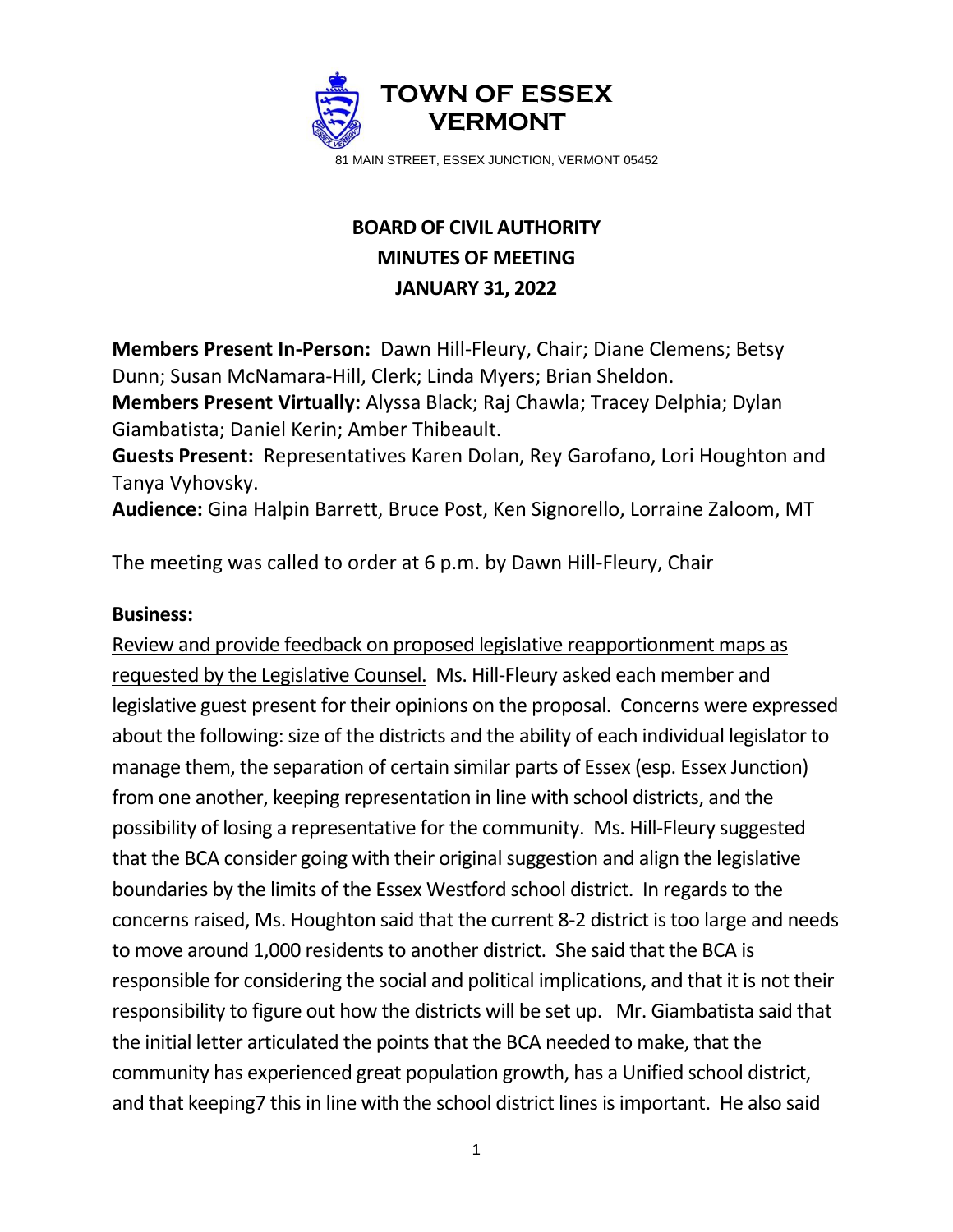that the most representatives we can get, the better. Ms. Vyhovsky said that if there are strong lines that are agreed upon by all, this would be very helpful for the Governance Board, which will be meeting on February 3rd. Ms. Hill-Fleury, Ms. Clemens, Ms. McNamara-Hill, and Mr. Giambatista will work on crafting a statement with the BCA's concerns from this meeting. The statement will be attached the minutes of this meeting.

Ms. McNamara-Hill said that ballots will be mailed out shortly, but that she may need assistance in sorting them. Additional assistance may be helpful with ballot counting for a write-in campaign.

There being no further business, the meeting was adjourned at 7:20 p.m.

Respectfully submitted,

Darby Mayville, Recording Secretary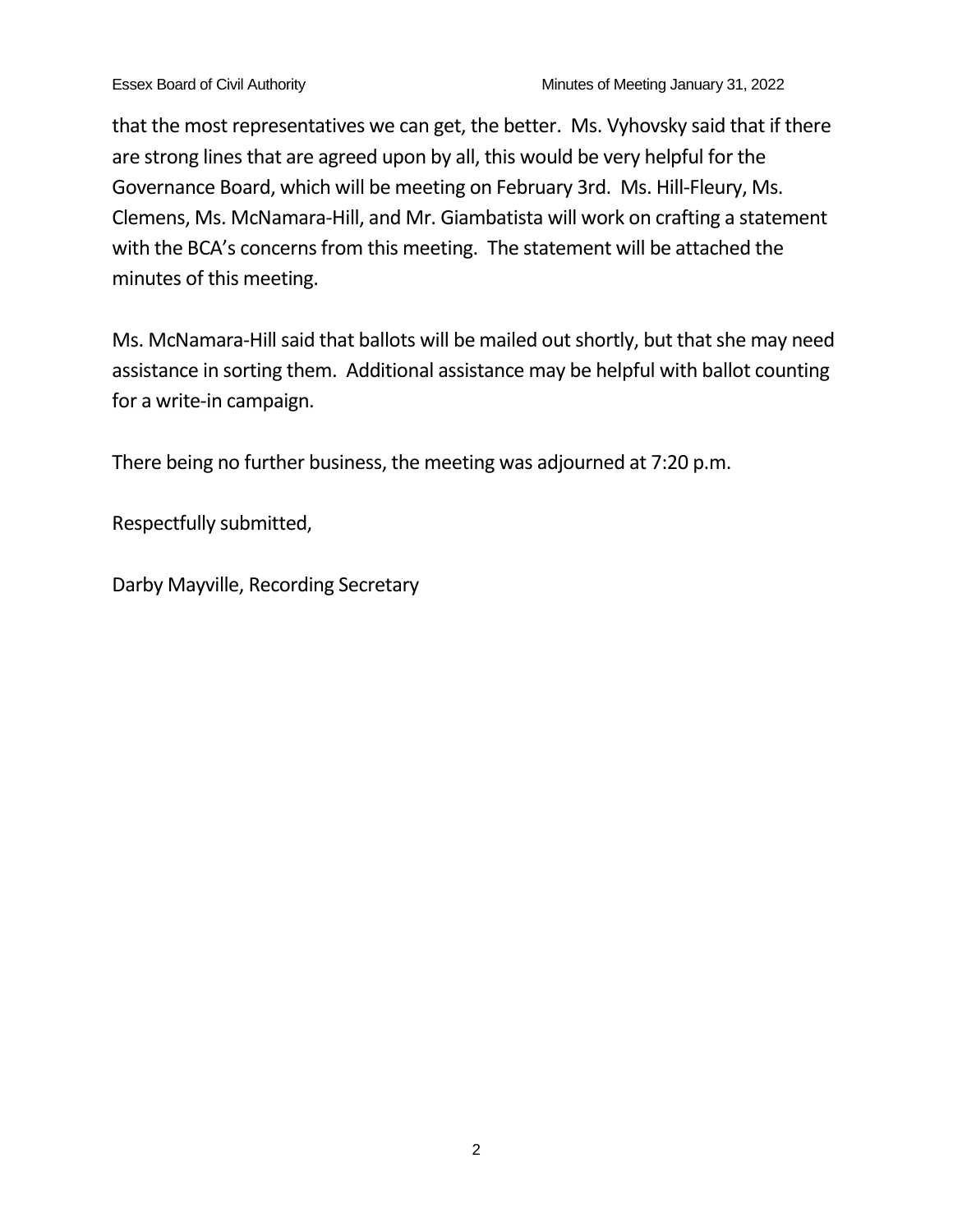House Government Operations Committee February 3, 2022

Thank you for this opportunity to provide feedback during the decennial redistricting process. As you know the Essex BCA met on November 3, 2021 to discuss your first tentative redistricting proposal with which we did not agree. We then sent a letter in return with our proposal.

The Essex BCA then met again on January 31, to review your new, second proposal. The following are the results of this meeting.

1. We feel our districts should conform with our Essex Westford Unified School District.

2. We would like to keep our three current districts, with two Representatives each.

3. In keeping with the school district outline we would no longer need to include Colchester or Milton in our Districts. We share very little common interest with these two towns.

4. Essex 's legislative districts are in an area that has experienced significant population growth since the last redistricting process, and that additional gains are projected in the decade ahead.

5. We want to create districts that ensure the greatest possible representation. We believe this to be in the best option to ensure the needs of Essex Junction, Essex Town and Westford voters through the next decade.

6. As you may or may not know the Village of Essex Junction is in the process of seeking a new charter to become a city. The Village BCA at this time would like to keep all or as many as possible of their residents in the same district.

7. In drawing boundaries, the Essex BCA recommends the new legislative districts retain the core of the existing districts as much as possible. In other words we would recommend any changes that need to be made be contiguous. We would recommend that urban and suburban areas remain aligned as well as the rural areas be aligned with the rural areas. In other words in looking at your new proposed maps:

- A. When moving voters from 8-2 to 8-1 look at the Athens Drive-Taft street area as well as Autumn Pond Way (Thasha Lane) and Old Colchester Road. There is currently a part of Pearl Street that exists in 8-1.T
- B. Ten years ago we split the rural areas/roads in Essex Town to give voters to the 8-3 District. To avoid confusion for voters and to stick with keeping rural with rural we would recommend putting all the rural roads back in District 8-3. Which would then allow them to retain enough voters for a second Representative.
- C. Leave Village properties within in the Village boundaries. Countryside and the Brickyard area contain the majority of their active, vocal and concerned citizens.

In closing we would like to remind the committee of the guidance provided by 17VSA 1906b:

- 1. Preservation of existing political subdivision lines: The proposed districts fracture existing Essex Junction-Essex Town lines and joins together two separate EWSD districts.
- 2. Recognition and maintenance of patterns of geography, social-interaction, trade, political ties and common interests: The two main portions of the proposed districts have no social connection in terms of pedestrian accessibility, nor do they have coherent political ties.
- 3. Use of compact and contiguous territory: the entirety of the two population centers of the proposed district are only contiguous in terms of geographic proximity: a major state highway imposes an absolute and perpetual barrier to any physical continuity between the two neighbor hoods.
- 4. Incumbencies: This proposal would fracture existing incumbencies for state representatives.

Thank you for taking the time to hear our thoughts and concerns today.